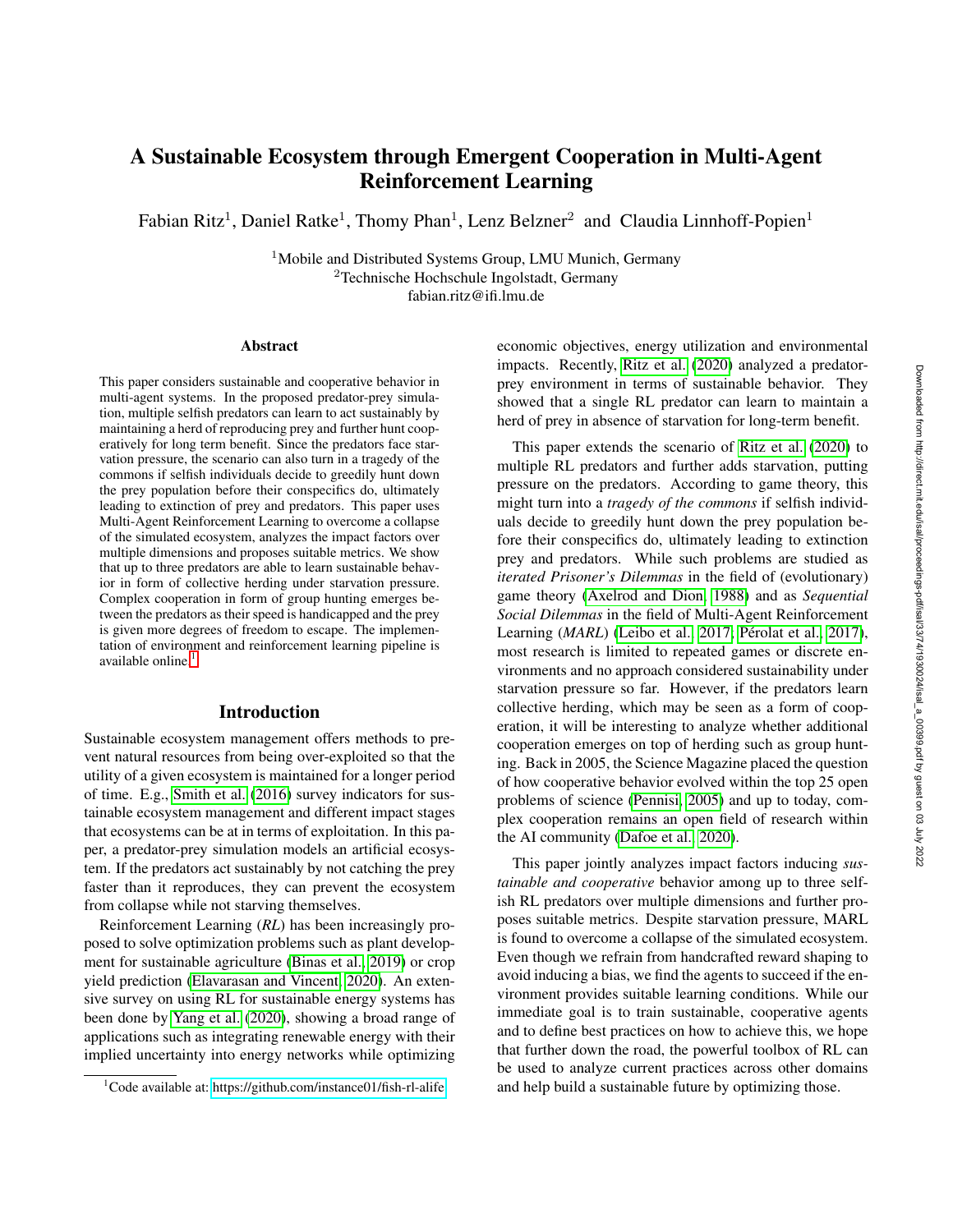# Foundations and Related Work

# Reinforcement Learning

In Reinforcement Learning (*RL*), an agent observes an environment and acts upon it based on learned rules. Formally, the environment can be described as a Markov Decision Process (*MDP*), which consists of a tuple  $(S, A, R, P)$ , where S is the set of states,  $A$  is the set of actions and  $R$  is the reward function. Reward  $r_t$  is given after executing an action  $a_t$  in a given state  $s_t$  at time step t and P is the transition probability matrix which defines the probability of ending up in state  $s_{t+1}$  after executing  $a_t$  in  $s_t$ . The goal of the agent is to learn a policy  $\pi(a_t|s_t)$  that maximizes the total expected reward  $\sum_{i=0}^{T-1} \gamma^i r_{t+i}$  when executing  $a_t \sim \pi(a_t|s_t)$ , where  $\gamma \in [0, 1]$  is the discount factor and T is the horizon. In this paper, the state is partially observable, which is formalized by a partially observable MDP (*POMDP*). A POMDP additionally contains the set of local observations O, and the set of observation probabilities  $\Omega$ . Although value-based RL approaches like Deep Q-learning are popular to learn a policy  $\pi$  [\(Mnih et al., 2015\)](#page-8-9), this paper uses Proximal Policy Optimization (*PPO*), a policy gradient method that recently showed impressive results in many benchmark environments [\(Schulman et al., 2017\)](#page-8-10).

#### Multi-Agent Reinforcement Learning

Multi-Agent Reinforcement Learning (*MARL*) is RL with n agents in a shared environment. Therefore,  $O = (O_k)_{1 \leq k \leq n}$ is the joint observation space with  $O_k$  as the observation space of agent *k* and  $A = (A_k)_{1 \leq k \leq n}$  is the joint action space with  $A_k$  as the action space of agent  $k$ .  $P$  and the joint reward  $r_t \in R$  are based on the joint observation  $o_t \in O$  and the joint action  $a_t \in A$ , and each agent maximizes its own expected reward of  $o_t$  and  $a_t$ . State-of-the-art MARL algorithms such as QMIX [\(Rashid et al., 2018\)](#page-8-11) exploit global information like joint observations and joint actions in a centralized training regime in order to learn individual policies that can be executed decentralized. A more scalable alternative is Independent Learning (*IL*), i.e. to use single-agent RL algorithms and let each of the  $n$  agents learn on its own. However, this comes at the cost of non-stationary dynamics as for a given agent, all others interfere with the environment. This violates the Markov property as the transition from one state to another also depends on the actions of all other agents. Thus, there is no guarantee of convergence and achieving stable policies is generally more difficult. E.g., [Laurent et al.](#page-8-12) [\(2011\)](#page-8-12) show how in some cases one agent exploring the environment may invalidate a good policy of another agent. Still, [Sunehag et al.](#page-8-13) [\(2019\)](#page-8-13) find the emergence of advanced strategies emerge by independent MARL in simulated multiple-species ecosystems. In accordance to that, [de Witt et al.](#page-8-14) [\(2020\)](#page-8-14) also find that PPO is somewhat robust to non-stationarity and thus a suitable candidate for IL.

# **Herding**

One of nature's most remarkable relationships is the predator-prey dynamic, in which predators and prey go through shifted cycles of high and low population density. Much work has been done to model and empirically show these dynamics, e.g. via the *Lotka-Volterra model*. E.g., [Bla](#page-8-15)[sius et al.](#page-8-15) [\(2020\)](#page-8-15) set forth that predators and their prey can sustainably co-exist in these cycles for a very long time. While predators do exploit at times and end up depleting the prey population, they never over-exploit it irresistibly though. Using MARL, [Yang et al.](#page-9-0) [\(2018\)](#page-9-0) study population dynamics with predators learning greedily by maximizing their individual reward in a setting that includes predator starvation. Also, predators may hunt in groups to increase the chance of a successful catch but also share the reward afterwards. They find that the cyclic dynamics described by the Lotka-Volterra model emerge. Further, [Wallach et al.](#page-8-16) [\(2015\)](#page-8-16) propose that apex predators self-regulate their own population to make sure that there is no over-exploitation, i.e. keep their own population at a certain level, which limits the pressure on the prey population.

Regarding self-regulation, prior work of [Ritz et al.](#page-8-4) [\(2020\)](#page-8-4) only considered a single predator. This paper assumes a group of non reproducing predators under starvation pressure and analyzes if collective self-regulation, i.e. choosing not to hunt temporary but waiting for a prey population to recover, emerges. We call this *herding*, i.e. maintaining a herd of prey and never over-exploiting while hunting freely if the herd size allows so.

## Cooperation

Complex cooperation, e.g. in the form of group hunting, can also be found in nature. For instance, lions cooperate, even though it is in a selfish way. Amongst others, [Scheel and](#page-8-17) [Packer](#page-8-17) [\(1991\)](#page-8-17) show that they often 'refrain' when easy prey such as warthogs are hunted while joining the hunt when difficult prey such as zebras are hunted. Refraining from the hunt still enables them to join the feast after the prey is caught, but with less total energy used for the hunt. The authors compare this to cheating. Computational analysis by [Burtsev](#page-8-18) [\(2005\)](#page-8-18) found that resource supply influences the rate of peaceful cooperation versus aggression. Further, [Tan](#page-8-19)[abe and Masuda](#page-8-19) [\(2012\)](#page-8-19) argue that RL is able to learn cooperation through natural selection, showing the *Baldwin effect*. Using independent MARL in simulated grids, [Leibo](#page-8-5) [et al.](#page-8-5) [\(2017\)](#page-8-5) analyze how conflicts can emerge from competition over shared resources. They observe that two learning agents collecting resources act more aggressive when resources are scarce and that for cooperation between two predators in predator-prey interaction to arise, additional rewards for cooperative catches have a significant impact. Scaling the scenario of [Leibo et al.](#page-8-5) [\(2017\)](#page-8-5) to a common pool resource appropriation problem, Pérolat et al. [\(2017\)](#page-8-6) also introduce social outcome metrics including sustainability.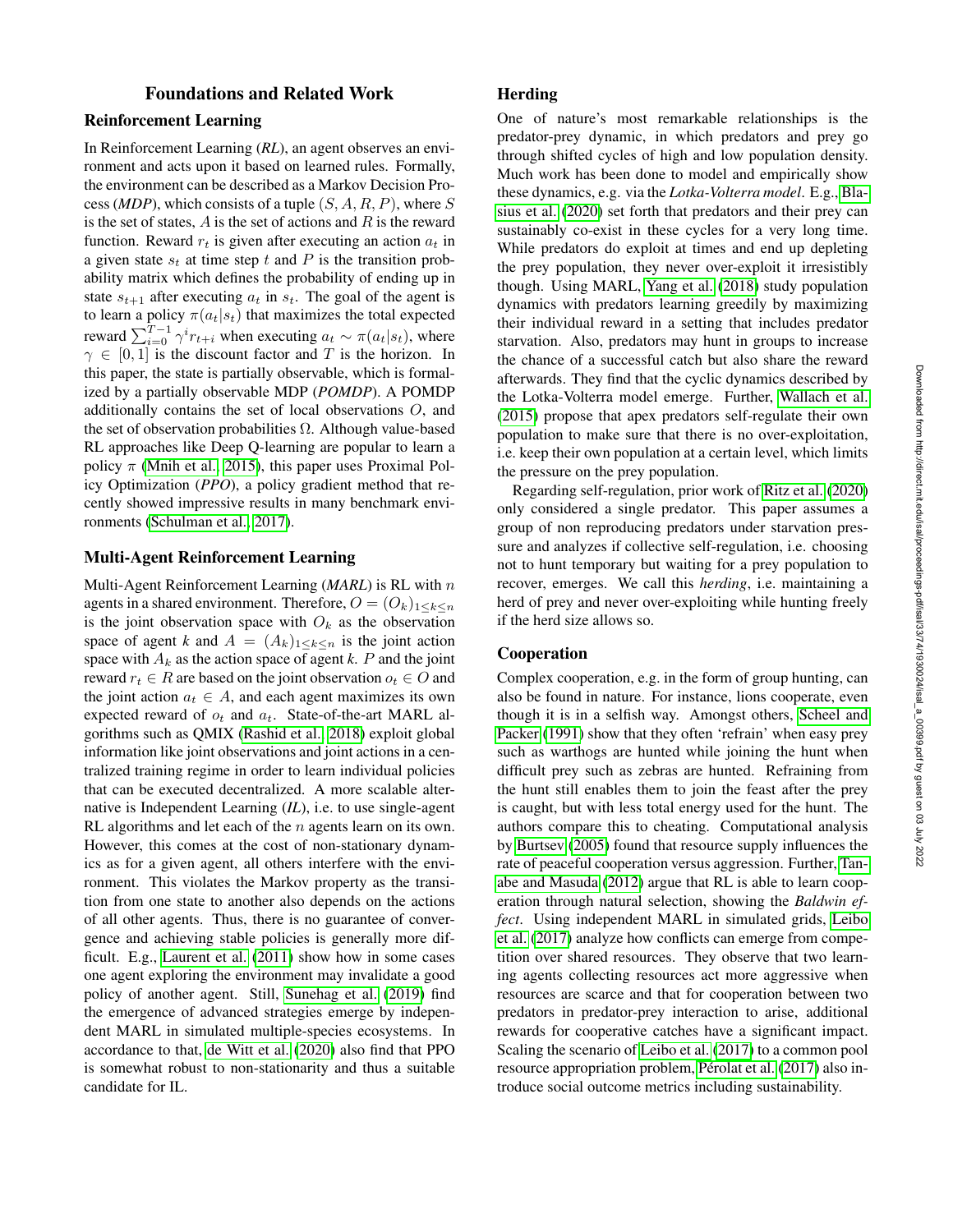Assuming predators are generally selfish, this paper aims for cooperative behavior beyond overcoming the tragedy of the commons in form of group hunting and analyzes which factors impact such cooperation. Prior work [\(Leibo et al.,](#page-8-5) [2017;](#page-8-5) Pérolat et al., 2017; [Ritz et al., 2020\)](#page-8-4) does not consider predator starvation, which we additionally regard in this paper. Apart from splitting the total reward for cooperatively caught prey, there is no reward shaping. Finally, we contribute experiments in a three-agent setting which are considered significantly more difficult from a game-theoreticand an RL-standpoint compared to a two-agent setting.

#### Further Emergent Behavior

Inspired by nature, emergent behavior has been studied using computer models under further aspects. E.g., [Olson et al.](#page-8-20) [\(2016\)](#page-8-20) analyze predator-prey interaction in the context of *swarming* using an evolutionary algorithm. They find that the swarming among prey is influenced by how predators attack. While [Reynolds](#page-8-21) [\(1999\)](#page-8-21) proposes static rules leading to swarming, [Morihiro et al.](#page-8-22) [\(2008\)](#page-8-22) have their agents learn to do so by encoding these rules in the reward of an RL algorithm. Further, [Sunehag et al.](#page-8-13) [\(2019\)](#page-8-13) find the emergence of flocking and symbiosis with rewards shaping by independent MARL in simulated multiple-species ecosystems. In parallel, [Hahn et al.](#page-8-23) [\(2019\)](#page-8-23) demonstrate the emergence of swarming without reward shaping and later show that in their scenario, prey swarming is a Nash Equilibrium [\(Hahn](#page-8-24) [et al., 2020\)](#page-8-24) and the prey could perform better if collectively *fleeing independently*. [Ritz et al.](#page-8-4) [\(2020\)](#page-8-4) also found independently fleeing prey to be significantly harder to hunt for a single RL predator. Based on preliminary experiments (see Fig[.2a\)](#page-3-0), this paper also uses independently fleeing prey.

<span id="page-2-0"></span>Yet, emergent behavior can also be observed in non predator-prey scenarios. E.g., [Leibo et al.](#page-8-25) [\(2019\)](#page-8-25) study an evolutionary, population based approach and find the emergence of division of labor. While that is out of scope for this paper, our results might generalize to such scenarios as well.

## Domain



We study sustainable and cooperative behavior in a continuous, two-dimensional simulation with two types of agents, predator (e.g. sharks) and prey (e.g. small fish). Both are represented by unicycles, a model of mobile robotics. Depending on the respective scenario, the environment is either bounded by walls or open, forming a torus, i.e. all borders wrap around. All agents move by adjusting their linear velocity (acceleration) and their angular velocity (orientation), modeling double integrator dynamics. Maximum speed is constrained via simulated friction, allowing flexible agent setups. By default, the view distance of predators is greater than the world size, while the view distance of the prey is restricted to a fraction of the world size. When agents overlap with each other or the walls, an elastic collision is performed. If a predator collides with a conspecific while facing it, the conspecific is stunned, i.e. it floats for a number of steps. If both both predators face each other while colliding, both are stunned. If a predator collides with a prey, the prey is considered caught and removed from the simulation. Prey may reproduce, i.e. spawn a conspecific at the current position, if all following conditions are met: No predator is within the view radius of the prey, a certain number of time steps since the last reproduction has passed and the prey population limit is not exceeded. Lastly, predators that do not catch enough prey can die from starvation. Their initial survival time varies throughout the experiments while the additional survival time per caught prey is fixed.

# Actions

The action space  $A_k$  is a triple with two continuous values representing acceleration, orientation and a boolean whether to reproduce. Prey always reproduce as soon as possible and predators do not reproduce. Acceleration is clamped to  $[-1, 1]$  and orientation is clamped to  $[-180^\circ, 180^\circ]$ .

#### **Observations**

The observation space  $O_k$  is structured in a uniform way for predator and prey. It includes the current orientation of the agent, the readiness to reproduce, a list of walls and a list of other agents. Depending on view radius and limits explained in the following, only a subset of all walls and agents can be observed, making the environment partially observable. The list of walls consists of distance and angle from the current agent to each of the closest  $n_w$  walls. If no walls are perceivable, e.g. due to a limited view radius or because the environment is a torus, zero entries maintain a consistent observation space. Next,  $n$ -pred triple slots are used for predators. Each triple slot consists of distance, angle and orientation of the predator. Again, predators outside of the view radius lead to zero entries. Finally,  $n\_prey$  slots of the same structure are available for the prey. As the three aforementioned parameters remaining static throughout training and evaluation. The zero-padding ensures a fixed-size observation independent of the perceivable entities.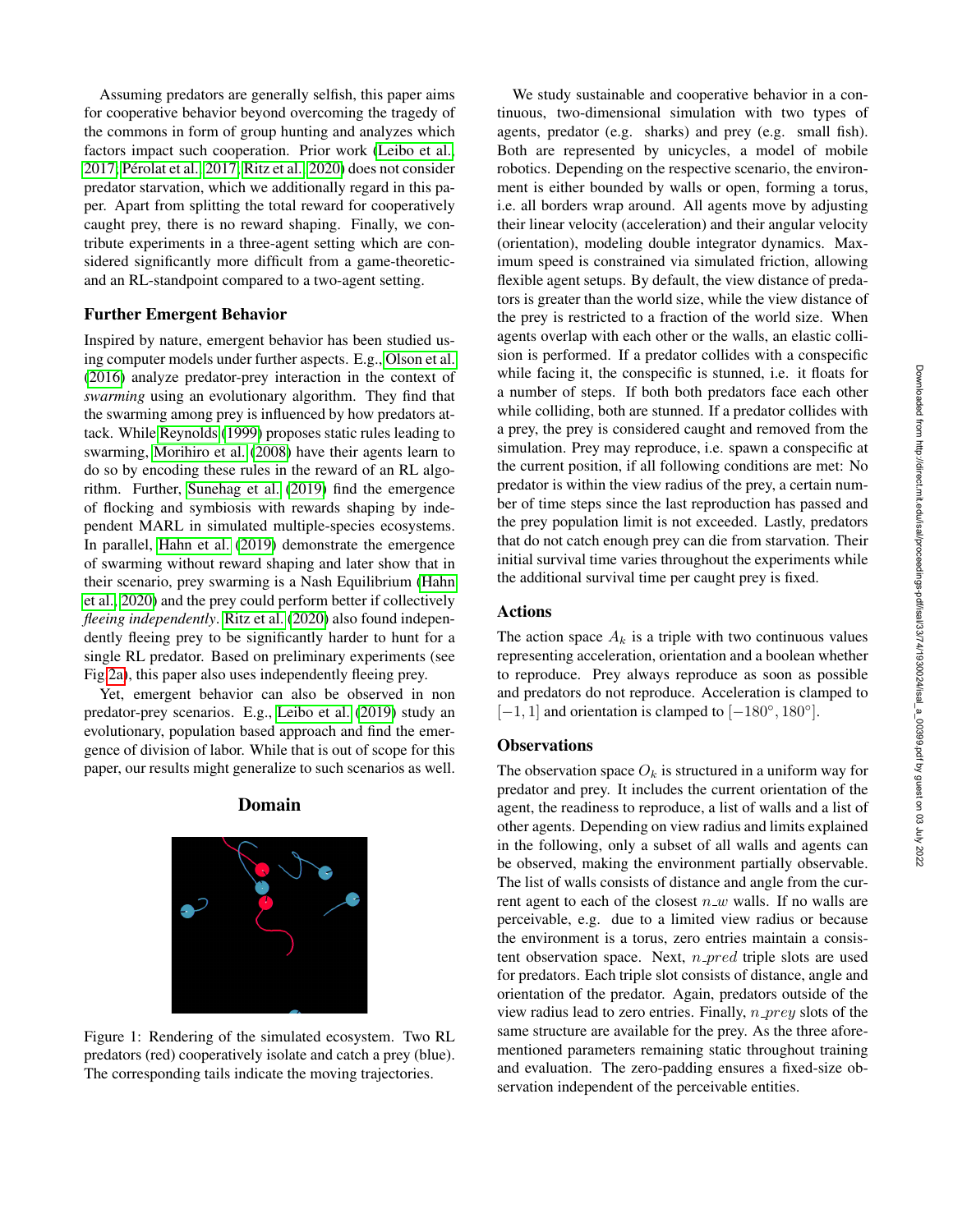<span id="page-3-0"></span>

<span id="page-3-3"></span>Figure 2: Average sustainability  $\sigma$  (sum of caught and left-over prey at the end of the episode) of different predator algorithms. PPO consistently achieves the most sustainable behavior due to herding a rather large prey population, resulting in a high rate of prey reproduction and thus more prey to be caught.

## Rewards

RL predators are granted a reward of 10 for each caught prey. In settings with multiple predators, this reward can be split up: If n predators are within the *shared catch zone*, i.e. within a defined radius from the place of capture, each predator gets a reward of  $\frac{10}{n}$ . There are no other (shaped) rewards, avoiding the induction of further bias.

# Experimental Setup

#### Table 1: PPO Hyperparameters

<span id="page-3-2"></span>

| total domain steps         | $21 \times 10^6$   |
|----------------------------|--------------------|
| entropy coefficient        | 0.0                |
| learning rate              | $9 \times 10^{-5}$ |
| value function coefficient | 0.5                |
| max gradient norm          | 0.5                |
|                            | 0.99               |
| λ                          | 0.95               |
| mini-batches               | 4                  |
| optimizer epochs           | 4                  |
| clipping range             | 0.1                |
| hidden layer neurons       | $3 \times 64$      |
|                            |                    |

To assess whether the RL predators learn sustainable and cooperative behavior, the following metrics are used: First, sustainability  $\sigma$  is defined the sum of caught and the leftover prey at the end of an episode. Maximum sustainability would entail catching a lot of prey while allowing a large population to live. To ensure significance,  $\sigma$  is gathered and averaged over multiple episodes. Further, (collective) herding requires all RL predators to slow down and wait or

<span id="page-3-4"></span>slowly stalk behind prey when the prey population is low while hunting actively at high speed when the prey popu-lation rises again<sup>[2](#page-3-1)</sup>. Specifically, herding does not include strolling around continuously and hunting prey nearby by chance. While such behavior is difficult to capture mathematically, its results can be accessed through the herding ratio  $\eta$  which is gathered over multiple episodes: Per episode, herding is considered successful if one to ten prey agents are alive (if the prey population hits the limit of eleven, we consider the predators unable to hunt, thus unable to herd) and unsuccessful otherwise.  $\eta$  is defined as the number of the episodes that resulted in herding divided by the total number of episodes. Next, the **failure ratio**  $\phi$ , defined as  $1 - \eta$ , expresses how often the RL predators failed to either maintain a herd of prey or to catch any prey at all. Finally, the **cooperation ratio**  $\kappa$  assesses group hunting among RL predators. A catch is considered cooperative if all RL predators are within the shared catch zone and lone otherwise.  $\kappa$  is defined the number of cooperative catches divided by the total number of catches. Similar to  $\sigma$ ,  $\kappa$  is gathered and averaged over multiple episodes.

Regarding the agents, the prey strategies proposed by [Hahn et al.](#page-8-23) [\(2019\)](#page-8-23) were compared in preliminary experiments (c.f. Figure [2a\)](#page-3-0). In accordance with previous work [\(Ritz et al., 2020\)](#page-8-4), independently fleeing was used for all following experiments as it was found significantly harder to hunt than swarming prey. The RL predators were trained with PPO. The most important hyperparameters are shown in Table [1.](#page-3-2) The neural network used by PPO is set up as three fully connected layers á 64 nodes with batch normalization. We modified the implementation of [Dhariwal](#page-8-26)

<span id="page-3-1"></span><sup>&</sup>lt;sup>2</sup>[Illustrative videos can be found here: shorturl.at/jnoKO](#page-8-26)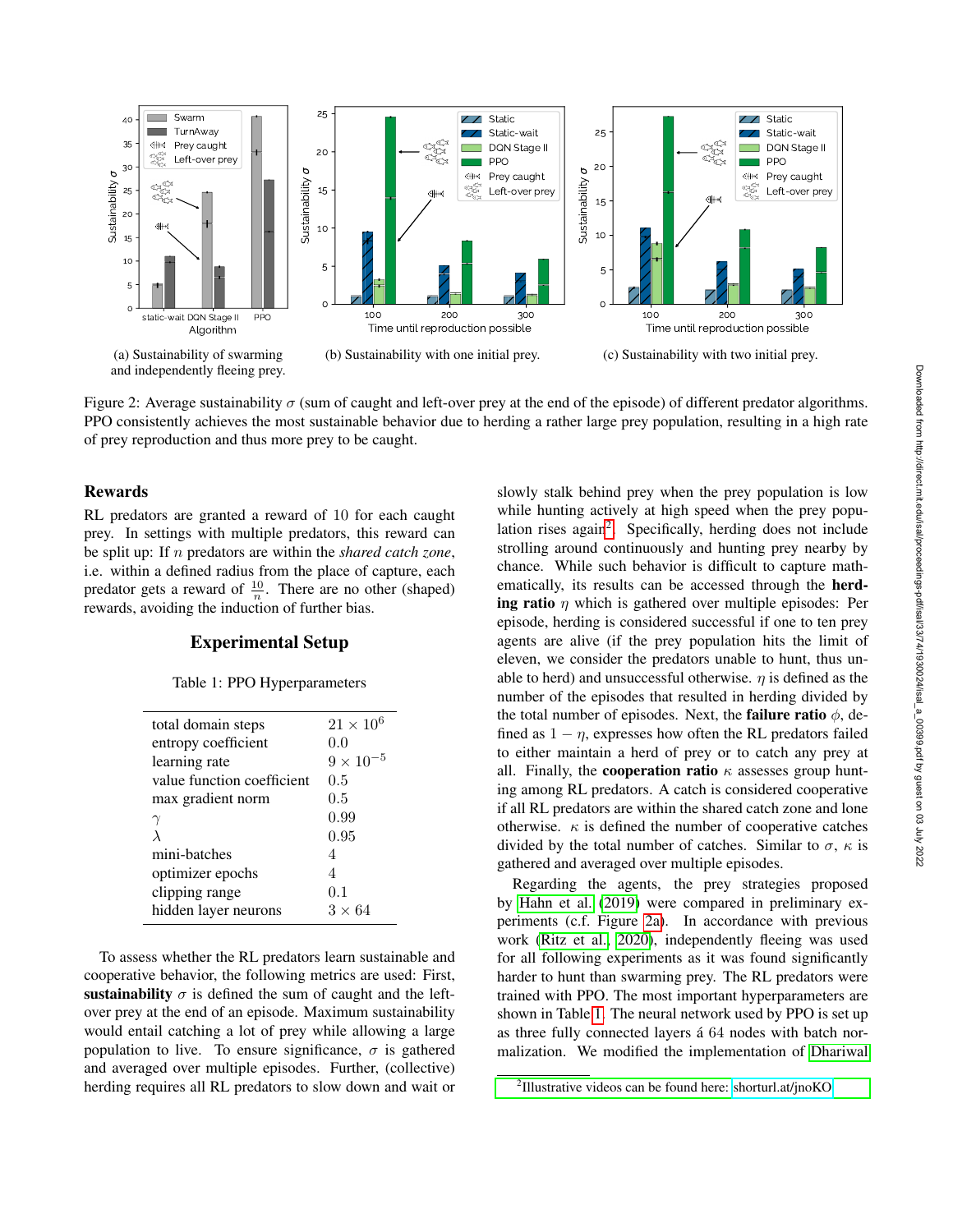<span id="page-4-0"></span>

Figure 3: Left-over prey population per learning episode over 21M steps. In this demonstration setting, two predators hunt at most six prey. As the predators learn to herd prey, they go through three stages. In the first stage  $a$ , they cannot hunt effectively yet and thus leave the full population intact until the end of the episode. In the following stage  $b$ , they effectively hunt and over-exploit, leaving no prey at the end of the episode. Lastly, in stage  $c$ , they learn to maintain a herd of approx. two prey until the end of the episode.

[et al.](#page-8-26) [\(2017\)](#page-8-26) to support for multi-agent independent RL. To ensure comparability with prior work of [Ritz et al.](#page-8-4) [\(2020\)](#page-8-4), we benchmark a single PPO agent against their best performing agent, *DQN Stage II*. We reproduced their training pipeline and applied the hyperparameters reported to result in highest average number of caught prey per episode. Further, two non-RL agents are provided as baselines: The *static* algorithm chases the nearest prey based on heuristics and the *static-wait* algorithm does the same except when there is only one prey left. At that point, the predator idles, giving the prey a chance to escape and reproduce.

Regarding training and evaluation, each episode lasts 3000 domain steps. PPO is trained for 7000 episodes, i.e. in  $21 \times 10^6$  domain steps, with constant hyperparameters. If not stated differently, the initial survival time of predators is 3000 steps, i.e. starvation is impossible, and stunning is disabled. Further environment settings remain at the default (details in the source code) if not specified otherwise. Every result is the average of 400 values gathered from 20 independently trained models, each evaluated 20 times.

# Results

To bridge the gap to previous work of [Ritz et al.](#page-8-4) [\(2020\)](#page-8-4), Figure [2b](#page-3-3) and Figure [2c](#page-3-4) compare the performance of a single predator in two scenarios with a low amount of initial prey. The predators need to be able to restrain their greediness and keep prey alive to allow for a larger population to grow and thus the overall reward to increase. Here, the RL algorithm

<span id="page-4-1"></span>

Figure 4: From back to front: Distribution of predator acceleration over time. As the predators learn to herd prey during the training, the distribution becomes bimodal. This suggests that in some cases, they deliberately wait (for the prey to reproduce), while in other cases they move fast (hunting).

PPO achieves the highest sustainability. Except one case, PPO manages to hunt the most prey while keeping a sufficient prey population. The RL algorithm DQN Stage II is not able to compete. The two deterministic algorithms, static and static-wait, perform as intended and are unable to beat PPO, keeping none or one prey alive per design. A tangential improvement of PPO against DQN Stage II is the easier training pipeline: While DQN needed a handcrafted curriculum with two stages, PPO is trained end-to-end without additional handcrafted adaptations to the training process.

Moving on to emergent herding, Figure [3](#page-4-0) illustrates the learning process of two RL predators going through three stages: (a) Being unable to hunt, (b) hunting greedily while over-exploiting, and (c) hunting in a sustainable manner. An indicator for herding behavior is given by Figure [4,](#page-4-1) showing that during training, the distribution of the predators' acceleration gradually turns from a unimodal one (always moving at full speed) to a bimodal one (partially waiting, partially moving). Figure [5](#page-5-0) shows two major impact factors for herding to emerge. Firstly, the number of initial prey is crucial for the herding ratio  $\eta$ . This may be due to the different amount of time until the RL predators get into a situation with few or none prey left. It takes long to hunt down a large initial prey population and a lot of reward can be collected until the prey is extincted. Contrary, a small initial prey population is depleted faster and the trade-off between immediate and future rewards comes into play sooner. Secondly, starvation pressure plays an integral part in herding. Depending on the amount of initial prey and initial predator survival time, the sweet spot with the highest  $\eta$  varies. Yet, the most concise results can be observed with few initial prey. In such scenarios, predators with few initial survival time do not act sustainably due to the immediate fight for survival, prohibiting herding. Contrary, granting the predators much initial survival time lowers the need for hunting.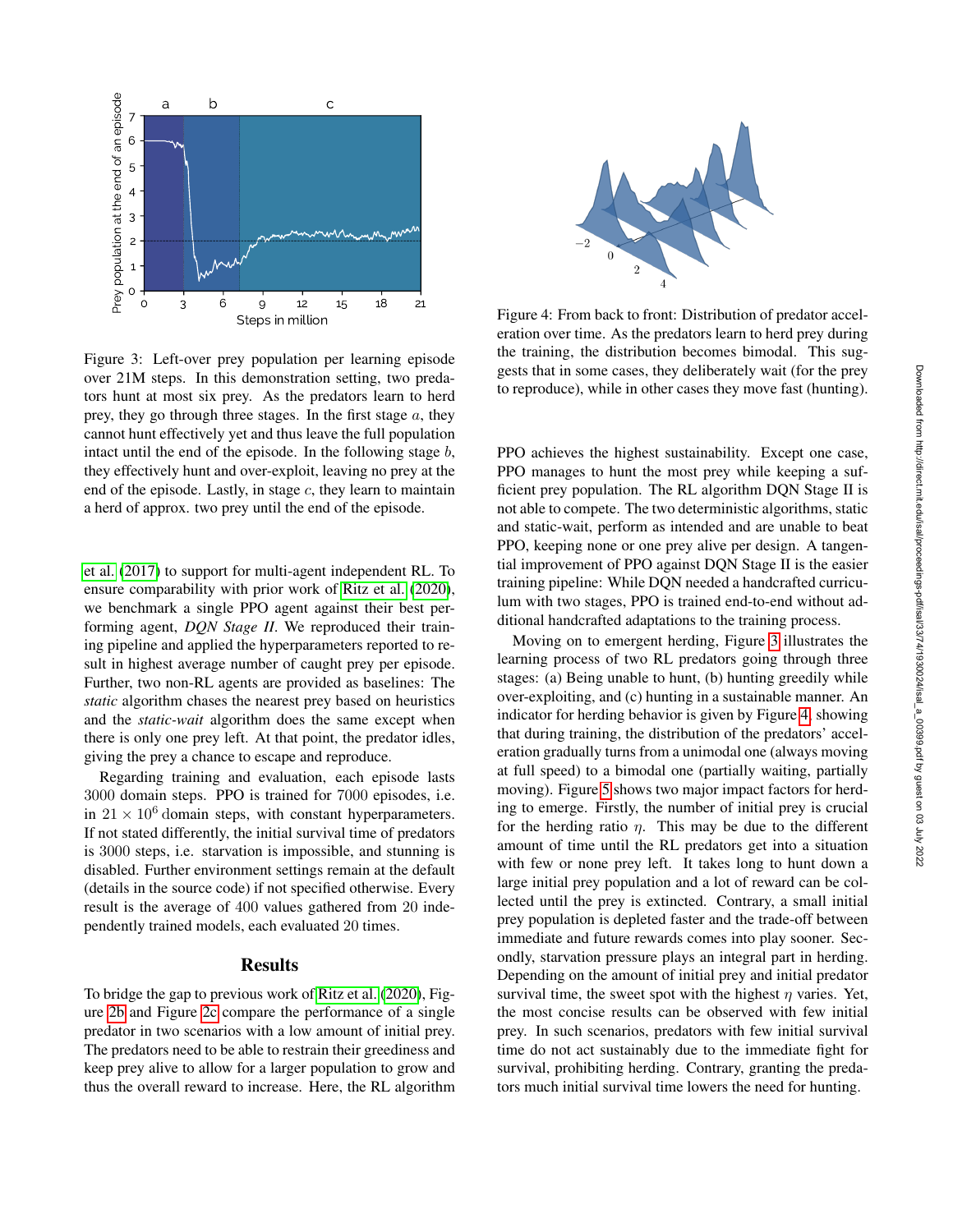<span id="page-5-0"></span>

Figure 5: Impact factors on sustainability of two RL predators measured via the herding ratio η. From left to right, the initial prey population is decreased. A lower initial prey population increases the survival pressure. Further, each scenario varies the initial predator survival time. Given few initial prey, high initial survival time results in the highest  $\eta$ . Yet, combining few initial prey with few initial survival time induces so much survival pressure that no herding can be observed. The curve was fitted with a fourth-degree polynomial.

<span id="page-5-1"></span>

Figure 6: Impact factors on group hunting of two RL predators measured via the average cooperation ratio  $\kappa$ . From left to right, the initial prey population is increased and predator stun mechanics are added. Each scenario varies the shared catch zone radius and the predators' speed. Overall,  $\kappa$  increases if there is fewer prey, if the predators are slower and if the the shared catch zone radius is larger. For reference, the maximum speed of prey is 0.08.

<span id="page-5-4"></span><span id="page-5-3"></span>

(a) 500 init. survival time. (b) 1500 initial survival time.

Figure 7: Average Cooperation ratio  $\kappa$  of two RL predators with ten initial prey and varying predator starvation pressure. Each scenario varies the shared catch zone radius and the predators' speed. Due to the high number of initial prey, the differences in the cooperation rate are negligible.

<span id="page-5-2"></span>After achieving sustainable behavior through emergent herding, complex cooperation in form of group hunting remains to be shown. Handcrafted reward shaping could induce a bias and shall be avoided in this paper, so only the environmental setting is left to incentivize the predators to cooperate. Accordingly, the maximum speed of the predators is lowered so that catching up with the prey takes longer. Further, the walls bounding the environment are replaced with a wrap-around, allowing more degrees of freedom for the prey to escape and avoiding that a single predator catches prey alone easily by driving it into a corner. Lastly, the shared catch zone is added. Assuming that all predators within a certain radius effectively contributed to the hunt and may benefit from the catch, this zone is used both to measure cooperation and to split up the reward between the involved predators. Overall, the expected behavior for the predators in the following scenarios is to cooperate to catch prey.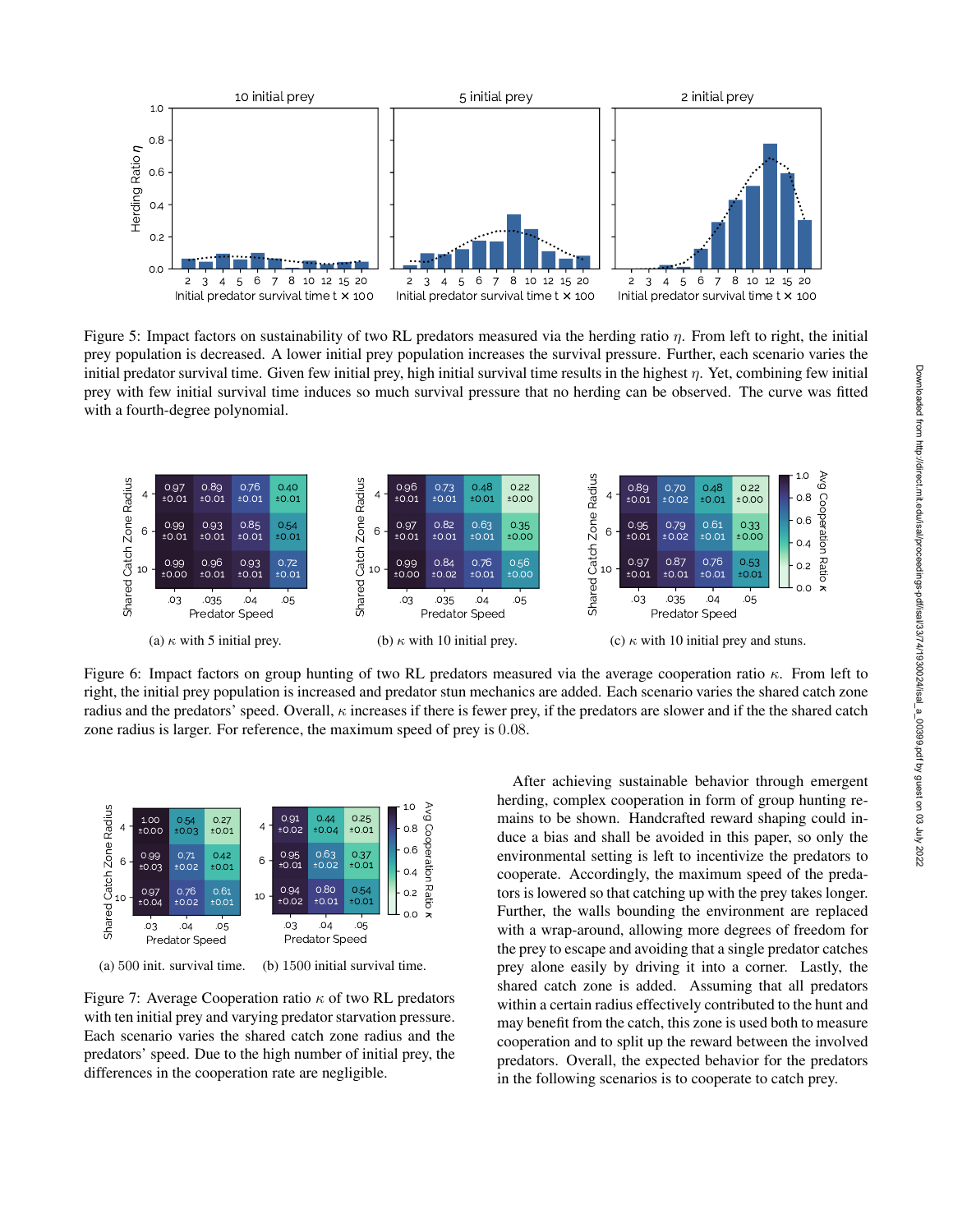As a first glance of success, Figure [1](#page-2-0) shows two predators surrounding a prey from two sides and catching it. Analyzing the details, Figure [6](#page-5-1) demonstrates how larger shared catch zone radii and slower predator speeds lead to a higher cooperation rate  $\kappa$ . Similar to herding, less initial prey leads to higher  $\kappa$  due to increased environment difficulty. With less prey, there are less (accidental) lone catches due to overcrowding and the prey evade easier since there are less obstacles (other prey) to take into account.

However, not all environmental factors actually influence cooperation. Stuns (c.f. Figure [6c\)](#page-5-2) have no major impact. Predators learn to not crash into each other, since a stunned partner leads to less catches, but this does not impact the overall learning performance. Further experiments were carried out to analyze stunning behavior. The hypothesis was that, similar to [Leibo et al.](#page-8-5) [\(2017\)](#page-8-5), RL predators use stuns more if less prey is available, such that the stunned predator cannot steal prey from the prey population. However, no significant correlation between the stun rate and the number of prey could be observed.

As to be seen in Figure [7,](#page-5-3) adding starvation pressure surprisingly does not induce greedy competition. However, Figure [8](#page-6-0) points out that slow moving RL predators, which so far were most cooperative, face high failure ratios  $\phi$ . Learning seems to be too inhibited: An initial predator survival time of 500 time steps gives the predators very few time to learn how to catch prey. Yet, the few remaining catches do happen in cooperation (c.f. Figure [7\)](#page-5-3). It should be mentioned that  $\phi$  is very small in absence of starvation pressure.

Another major impact factor to cooperation is the view distance of prey. The further it can see, the faster it can react to and evade predators. Doubling the view distance from 10 to 20 results in (almost) full cooperation in 9 out of 12 scenarios (c.f. Figure [9\)](#page-6-1).

Finally, the experiments are scaled to three RL predators. Within all tested prey view distances, 25 yields the highest cooperation ratio  $\kappa$ . Figure [10](#page-7-1) shows the average  $\kappa$  over 20 models, each evaluated 100 times. While all of the prey view distances nearly reach full cooperation between two predators, even the most favorable setting does never cause more than  $\kappa = 0.59$  in the three predator setting. Further increasing the view distance or slowing the predators down lead to impracticably high failure ratios  $\phi$ .

So far, all experiments were performed using Independent Learning (*IL*). To outline scalability for future work, a comparison between Parameter Sharing (*PS*) and IL was done. In PS, all agents share the neural network parameters. Figure [10](#page-7-1) shows that PS causes less cooperation while Figure [11](#page-7-2) shows that the average number of caught prey stays the same. This suggests that PS has better performance as such agents are able to catch prey with less predators involved. Additionally, PS finishes training on average 2.63 times faster (18:56 hours  $\pm$  00:05 for PS versus 50:08 hours  $\pm$  00:40 for IL) than IL in the experiments discussed here.

<span id="page-6-2"></span><span id="page-6-0"></span>

(a) 500 init. survival time. (b) 1500 initial survival time.

Figure 8: Average Failure ratio  $\phi$  of two RL predators with varying predator starvation pressure. Each scenario varies the shared catch zone radius and the predators' speed. Fig-ure [8a](#page-6-2) shows that few initial survival time results in high  $\phi$ . While the remaining few catches (c.f. Figure [7a\)](#page-5-4) are cooperatively, low predator speed combined with few initial survival time results in few predators being able to catch even a single prey. Thus, starvation pressure may inhibit learning.

<span id="page-6-1"></span>

Figure 9: Average cooperation rate  $\kappa$  of two RL predators with varying values for prey view distance, shared catch zone radius and predator speed. The further prey see, the tougher it is to catch them. Doubling the default of 10 (see previous figures) has more impact than increasing it further.

## **Discussion**

Theoretically, RL algorithms result in solely rational behavior maximizing the given optimization problem. In practice, RL agents often converge to less efficient equilibria, especially in Multi-Agent settings. In our scenario, a tragedy of the commons would have occurred if any of the agents caused over-exploitation. However, this was not the case. We hypothesize that when an RL predator observes the other(s) catching the last prey and thus preventing any future rewards, it is equally as important as if it did so itself. A common rule learned by multiple predators at the same time might have been: If the number of remaining prey is smaller than  $x$ , death is imminent, which should be avoided. Therefore, we expect that current state-of-the-art RL is able to learn equivalents of the rules that evolved in the social structures of animals and humans which can avert a tragedy of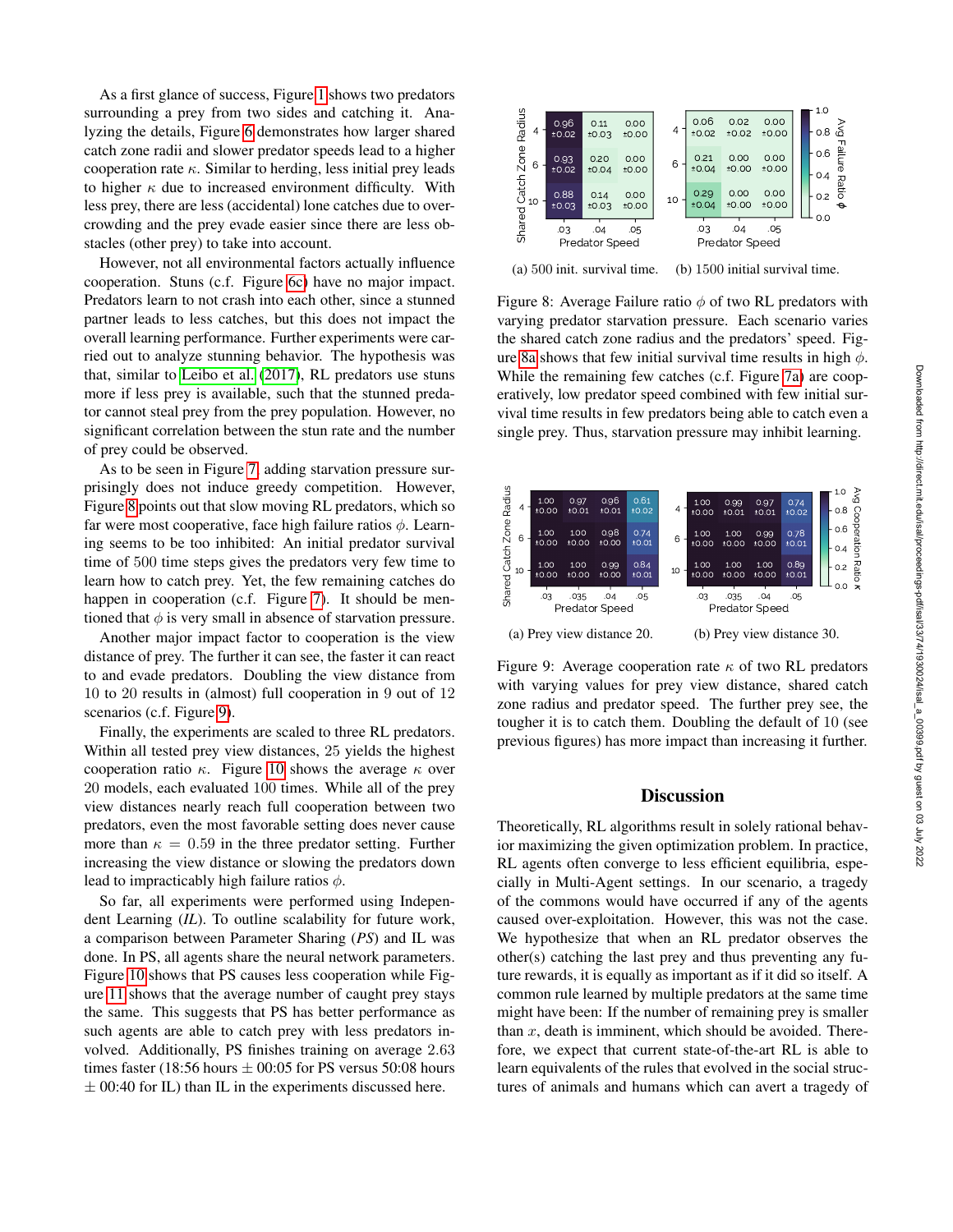<span id="page-7-1"></span>

(a) Parameter Sharing (PS) (b) Independent Learning (IL)

Figure 10: Average cooperation ratio  $\kappa$  of three RL predators with different MARL architectures. Catches are only considered cooperative if all predators are involved. Each scenario varies the shared catch zone radius and the predators' speed. Parameter Sharing results in slightly lower cooperation ratio  $\kappa$  than IL.

<span id="page-7-2"></span>

(a) Parameter Sharing (PS). (b) Independent Learning (IL).

Figure 11: Average number of catches of three RL predators with different MARL architectures. Each scenario varies the shared catch zone radius and the predators' speed.

the commons. However, the results also suggest that for RL to be sustainable, the scenario must provide suitable learning conditions such as the ratio of predator and prey speed or the prey view distance: The herding ratio  $\kappa$  was significant only under certain environmental settings.

Further, we argue that overcoming the tragedy of the commons via (collective) herding may be cooperation from a game-theoretic standpoint already, but can be achieved without reasoning about other agents. Therefore, herding is only as one step towards more complex cooperation in form of group hunting. Initially, predators restrained themselves to not catch prey too quickly and thus followed a common goal, but also hunted in vigorous competition when the population was large enough. This was observed especially when the prey population raised just above the threshold at which predators start hunting. Nevertheless, group hunting among the RL predators emerged on top of herding once the environment settings were adjusted so that solely cooperative catches yielded high rewards and guaranteed survival. It is interesting that these findings share similarities with [Axelrod](#page-7-0) [and Dion](#page-7-0) [\(1988\)](#page-7-0), summarizing impact factors for cooperation based on reciprocity to arise, although we use MARL

instead of evolutionary algorithms. While the emergence of cooperation in a setting with no risk of being exploited might be trivial from a game-theoretic standpoint, we argue that considering [Dafoe et al.](#page-8-8) [\(2020\)](#page-8-8), successful complex cooperation is noteworthy as our RL predators can neither coordinate their actions directly, e.g. through communication, nor have central institutions, e.g. social norms or rules, but learn and act based on past observations only. Yet, scaling the experiments to three agents showed that even with current state-of-the-art RL, this is a boundary walk between making the task too easy, thus allowing agents to individually succeed, and making the task too difficult, thus overstraining the (computational) capabilities of the RL agents.

Future work might consider to scale the scenario further with Parameter Sharing (*PS*) as from a biological perspective, it may be compared to observational learning where an animal copies behavior it has seen from another ani-mal: Rodríguez et al. [\(2014\)](#page-8-27) posit that a special type of neurons in the brain, the *mirror neuron*, is responsible for observational learning. In MARL, PS would be an extreme form of observational learning, where each agent copies the action another agent took.

# Conclusion

So far, it was known that a single RL predator may learn herding of prey [\(Ritz et al., 2020\)](#page-8-4). This paper applied MARL to a predator-prey scenario and showed that two selfish predators are able to learn sustainable behavior in form of collective herding even under starvation pressure. Naturally, starvation pressure heavily impacts the herding ratio. Further, complex cooperation in form of group hunting emerged between the selfish predators as their speed was handicapped and the prey was given more degrees of freedom to escape. Lastly, experiments were successfully scaled to three RL predators. This suggests that MARL can be used for problems requiring sustainable and cooperative behavior if suitable learning conditions are provided.

Future work might consider self-replicating predators, scaling the scenario to more than three predators and mixing of agents trained under different environmental conditions to answer the following questions: How many predators can a given environment feed? Can the predators learn to regulate their population accordingly? Do some of them learn to collude and let others die off? What impact do mixed teams of differently trained agents have? Lastly, it would be interesting to apply *Learning with Opponent Learning Awareness* by [Foerster et al.](#page-8-28) [\(2018\)](#page-8-28). Such predators could learn to predict what the others are currently learning and adapt their behavior accordingly.

## References

<span id="page-7-0"></span>Axelrod, R. and Dion, D. (1988). The further evolution of cooperation. *Science*, 242(4884):1385–1390.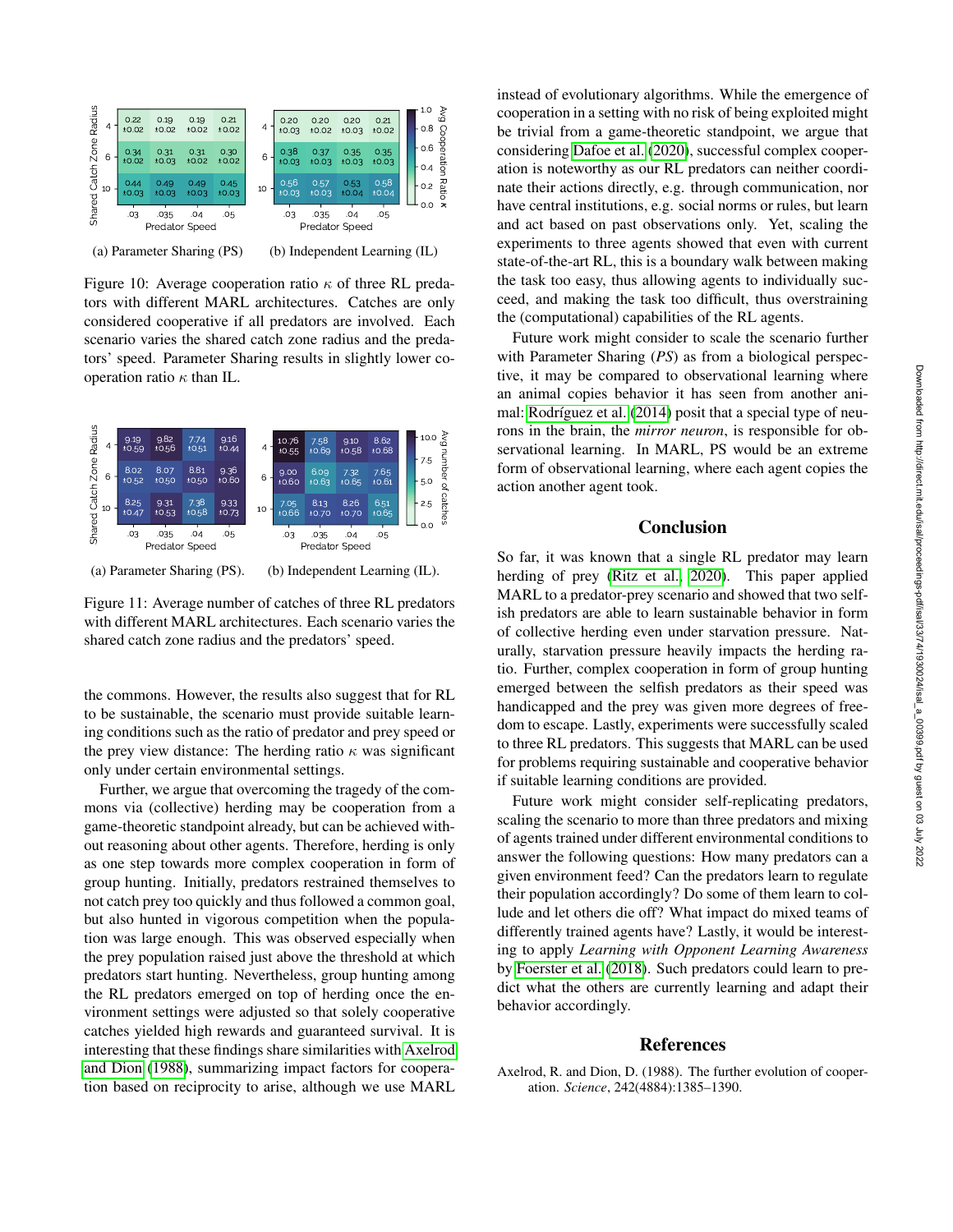- <span id="page-8-1"></span>Binas, J., Luginbuehl, L., and Bengio, Y. (2019). Reinforcement learning for sustainable agriculture. In *ICML 2019 Workshop Climate Change: How Can AI Help*.
- <span id="page-8-15"></span>Blasius, B., Rudolf, L., Weithoff, G., Gaedke, U., and Fussmann, G. F. (2020). Long-term cyclic persistence in an experimental predator–prey system. *Nature*, 577(7789):226–230.
- <span id="page-8-18"></span>Burtsev, M. S. (2005). Artificial life meets anthropology: A case of aggression in primitive societies. In *European Conference on Artificial Life*, pages 655–664.
- <span id="page-8-8"></span>Dafoe, A., Hughes, E., Bachrach, Y., Collins, T., McKee, K. R., Leibo, J. Z., Larson, K., and Graepel, T. (2020). Open problems in cooperative ai. *arXiv preprint arxiv:2012.08630*.
- <span id="page-8-14"></span>de Witt, C. S., Gupta, T., Makoviichuk, D., Makoviychuk, V., Torr, P. H., Sun, M., and Whiteson, S. (2020). Is independent learning all you need in the starcraft multi-agent challenge? *arXiv preprint arXiv:2011.09533*.
- <span id="page-8-26"></span>Dhariwal, P., Hesse, C., Klimov, O., Nichol, A., Plappert, M., Radford, A., Schulman, J., Sidor, S., Wu, Y., and Zhokhov, P. (2017). Openai baselines. [https://github.com/](https://github.com/openai/baselines) [openai/baselines](https://github.com/openai/baselines).
- <span id="page-8-2"></span>Elavarasan, D. and Vincent, P. D. (2020). Crop yield prediction using deep reinforcement learning model for sustainable agrarian applications. *IEEE Access*, 8:86886–86901.
- <span id="page-8-28"></span>Foerster, J., Chen, R. Y., Al-Shedivat, M., Whiteson, S., Abbeel, P., and Mordatch, I. (2018). Learning with opponent-learning awareness. In *Proceedings of the 17th International Conference on Autonomous Agents and MultiAgent Systems (AA-MAS)*, page 122–130.
- <span id="page-8-24"></span>Hahn, C., Phan, T., Feld, S., Roch, C., Ritz, F., Sedlmeier, A., Gabor, T., and Linnhoff-Popien, C. (2020). Nash equilibria in multi-agent swarms. In *12th International Conference on Agents and Artificial Intelligence (ICAART 2020)*.
- <span id="page-8-23"></span>Hahn, C., Phan, T., Gabor, T., Belzner, L., and Linnhoff-Popien, C. (2019). Emergent escape-based flocking behavior using multi-agent reinforcement learning. In *Artificial Life Conference Proceedings*, pages 598–605.
- <span id="page-8-12"></span>Laurent, G. J., Matignon, L., Fort-Piat, L., et al. (2011). The world of independent learners is not markovian. *International Journal of Knowledge-based and Intelligent Engineering Systems*, 15(1):55–64.
- <span id="page-8-25"></span>Leibo, J. Z., Perolat, J., Hughes, E., Wheelwright, S., Marblestone, A. H., Duéñez Guzmán, E., Sunehag, P., Dunning, I., and Graepel, T. (2019). Malthusian reinforcement learning. In *Proceedings of the 18th International Conference on Autonomous Agents and MultiAgent Systems (AAMAS)*, page 1099–1107.
- <span id="page-8-5"></span>Leibo, J. Z., Zambaldi, V., Lanctot, M., Marecki, J., and Graepel, T. (2017). Multi-agent reinforcement learning in sequential social dilemmas. In *Proceedings of the 16th Conference on Autonomous Agents and MultiAgent Systems (AAMAS)*, page 464–473.
- <span id="page-8-9"></span>Mnih, V., Kavukcuoglu, K., Silver, D., Rusu, A. A., Veness, J., Bellemare, M. G., Graves, A., Riedmiller, M., Fidjeland, A. K., Ostrovski, G., et al. (2015). Humanlevel control through deep reinforcement learning. *Nature*, 518(7540):529–533.
- <span id="page-8-22"></span>Morihiro, K., Nishimura, H., Isokawa, T., and Matsui, N. (2008). Learning grouping and anti-predator behaviors for multiagent systems. In *Knowledge-Based Intelligent Information and Engineering Systems*, pages 426–433.
- <span id="page-8-20"></span>Olson, R. S., Knoester, D. B., and Adami, C. (2016). Evolution of swarming behavior is shaped by how predators attack. *Artificial Life*, 22(3):299–318.
- <span id="page-8-7"></span>Pennisi, E. (2005). How did cooperative behavior evolve? *Science*, 309(5731):93–93.
- <span id="page-8-6"></span>Pérolat, J., Leibo, J. Z., Zambaldi, V., Beattie, C., Tuyls, K., and Graepel, T. (2017). A multi-agent reinforcement learning model of common-pool resource appropriation. In *Advances in Neural Information Processing Systems*, volume 30.
- <span id="page-8-11"></span>Rashid, T., Samvelyan, M., Schroeder, C., Farquhar, G., Foerster, J., and Whiteson, S. (2018). Qmix: Monotonic value function factorisation for deep multi-agent reinforcement learning. In *International Conference on Machine Learning*, pages 4295– 4304.
- <span id="page-8-21"></span>Reynolds, C. W. (1999). Steering behaviors for autonomous characters.
- <span id="page-8-4"></span>Ritz, F., Hohnstein, F., Muller, R., Phan, T., Gabor, T., Hahn, C., ¨ and Linnhoff-Popien, C. (2020). Towards ecosystem management from greedy reinforcement learning in a predatorprey setting. In *Artificial Life Conference Proceedings*, pages 518–525.
- <span id="page-8-27"></span>Rodríguez, Á. L., Cheeran, B., Koch, G., Hortobágyi, T., and Fernandez-del Olmo, M. (2014). The role of mirror neurons in observational motor learning: an integrative review. *European Journal of Human Movement*, (32):82–103.
- <span id="page-8-17"></span>Scheel, D. and Packer, C. (1991). Group hunting behaviour of lions: a search for cooperation. *Animal behaviour*, 41(4):697– 709.
- <span id="page-8-10"></span>Schulman, J., Wolski, F., Dhariwal, P., Radford, A., and Klimov, O. (2017). Proximal policy optimization algorithms. *arXiv preprint arXiv:1707.06347*.
- <span id="page-8-0"></span>Smith, A., Berry, P., and Harrison, P. (2016). Sustainable ecosystem management. *OpenNESS Ecosystem Services Reference Book. EC FP7 Grant Agreement*, (308428).
- <span id="page-8-13"></span>Sunehag, P., Lever, G., Liu, S., Merel, J., Heess, N., Leibo, J. Z., Hughes, E., Eccles, T., and Graepel, T. (2019). Reinforcement learning agents acquire flocking and symbiotic behaviour in simulated ecosystems. In *Artificial Life Conference Proceedings*, pages 103–110.
- <span id="page-8-19"></span>Tanabe, S. and Masuda, N. (2012). Evolution of cooperation facilitated by reinforcement learning with adaptive aspiration levels. *Journal of theoretical biology*, 293:151–160.
- <span id="page-8-16"></span>Wallach, A. D., Izhaki, I., Toms, J. D., Ripple, W. J., and Shanas, U. (2015). What is an apex predator? *Oikos*, 124(11):1453– 1461.
- <span id="page-8-3"></span>Yang, T., Zhao, L., Li, W., and Zomaya, A. Y. (2020). Reinforcement learning in sustainable energy and electric systems: A survey. *Annual Reviews in Control*.